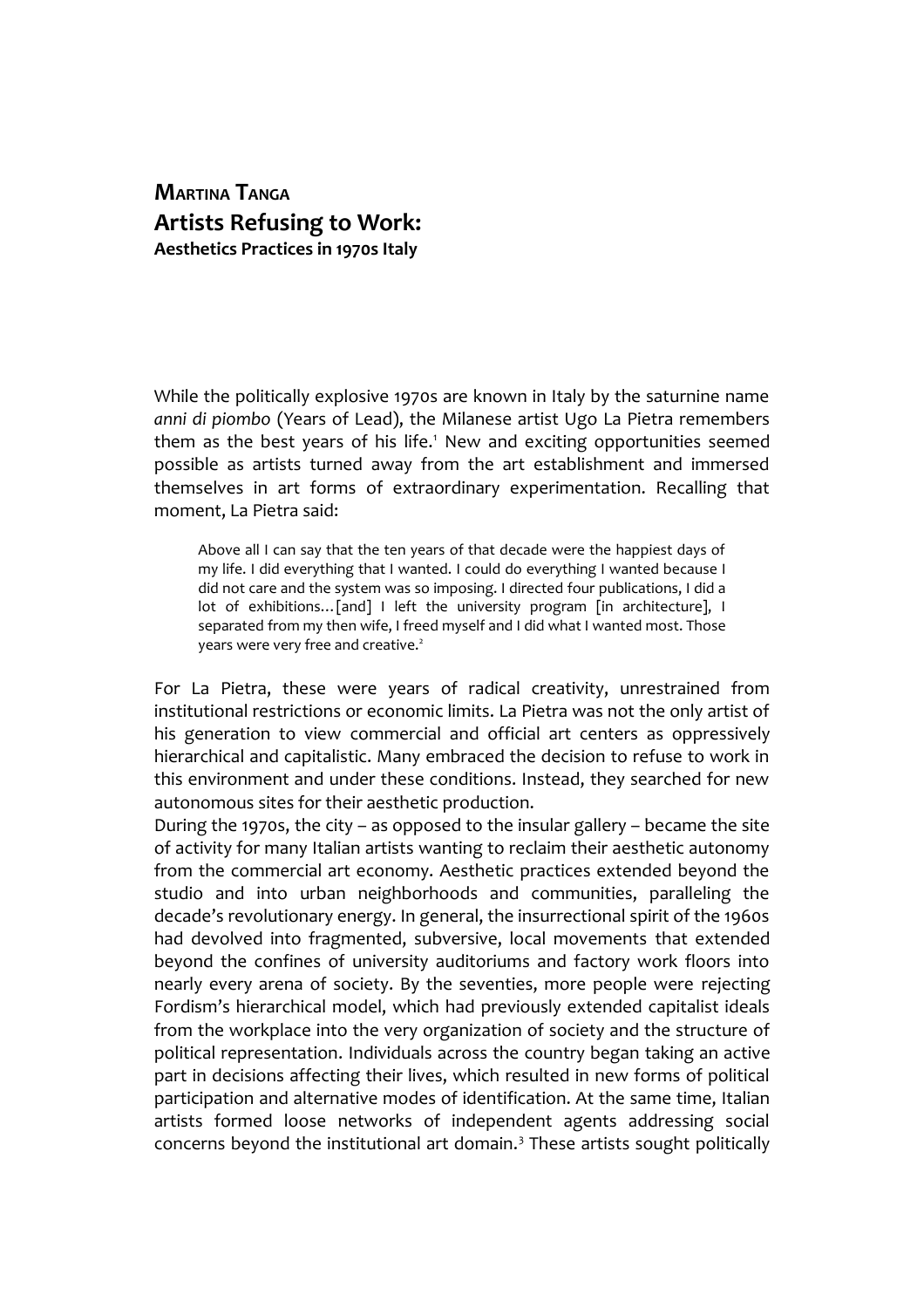driven creative actions that had an impact beyond aesthetic considerations. Importantly, they practiced direct engagement with the urban environment and invited audience participation.

*Autonomia* – as both a theory and a political program – is the best known and most influential set of ideas behind the political activism of the 1970s. It began as a critical stance against what many saw as the exploitation inherent to Italy's late capitalist system, and expanded via an unbound network of intellectuals to factory workers and social activists who campaigned for diverse issues such as social needs and access to cultural and political spaces. *Autonomia* called for empowering individuals, so that they might break away from the traditional forms of political identification that were bound up with the capitalist system. These ideas energized Italian artists as they, too, sought new motivations for producing art. Refusing to work within the dictates of the art establishment, many artists withdrew from the capitalist system of the art market. This unique position opened new directions for their aesthetic practices. Specific to the Italian context, a number of artists turned their attention to social forms of value defined by alternative, democratic notions of power that paralleled those espoused by *Autonomia*.

This essay explores the intersections of such innovative art practices – with particular attention to art projects situated in the urban environment – and the dominant stances of political activists in 1970s Italy, especially the widespread application of *Autonomia*'s theories around the issue of work. Three specific artists' projects will be analyzed in relation to *Autonomia*'s alternative critical attitudes: Ugo La Pietra's *La conquista dello spazio* (Conquest of Space) created in Milan in 1971, Franco Summa's *NO* carried out in Pescara's city center in 1974, and Maurizio Nannucci's *Parole/mots/words/wörter* from 1976. I argue that these artists' abandonment of institutional art spheres prompted them to expand their practices into city streets and piazzas at the same time that the politics of the workerist movements infiltrated diverse sectors of urban life.

Like the loose networks of artists working in non-traditional urban spaces, *Autonomia* was a heterogeneous movement, united only in its autonomy from the State, official political parties, trade unions, and any form of political, social, or cultural mediation between what they saw as the interests of the capitalist system and the movement's adherents.<sup>4</sup> It grew out of a workerist tradition that placed the laborer at the center of the class struggle, and was theorized by dissident communist and socialist intellectuals – including Franco Berardi (Bifo), Augusto Illuminati, Antonio Negri, Oreste Scalzone, and Franco Piperno – who denounced orthodox Marxism's portrayal of the working class as victims of the capitalist system.<sup>5</sup> Instead, the theory of *Autonomia* proposed a new understanding of the class struggle, independent from the capitalist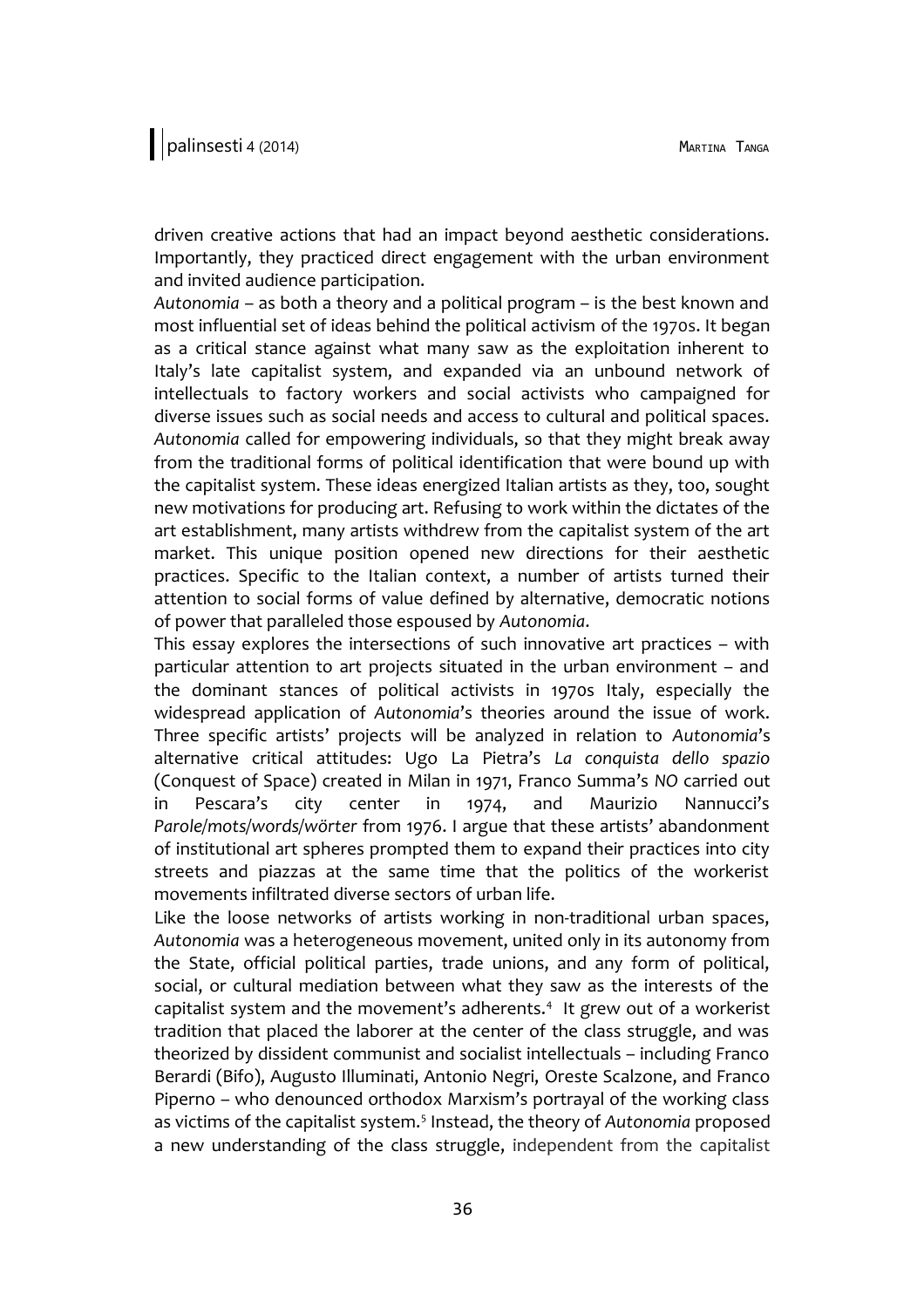state and its institutions. This constituted a political philosophy, defined by self-determination in everyday life, and was directed to the needs, desires, and subjectivity of working class individuals.<sup>6</sup> Indeed, Autonomia was not a claim of autonomy *from,* but rather a radical claim of autonomy *for*: this consisted of workers' refusal to work and forging a source of power alternative to the one established and maintained by capitalism.<sup>7</sup>

*Autonomia* developed out of the social movements of the late 1960s, but it remained independent of them. *Potere Operaio,* a group active between 1968 and 1973, had revolved around the journal *Quaderni Rossi* and had foregrounded the centrality of the factory worker in the class struggle. Many of *Potere Operaio*'s theoretical underpinnings remained integral to *Autonomia.* The writings of Mario Tronti, particularly his seminal text *Operai e capitale* published in 1964*,* were key to enlarging the scope of the struggle from the factories in a narrow industrial sense, to the "social factory," or processes of domination in everyday life.<sup>8</sup> But the core difference between *Potere Operaio* and *Autonomia* was that the former developed entirely within traditional communist perspective of politics and power, while the latter took an essentially anti-communist and anti-establishment stance.<sup>9</sup>

Indeed, contrary to the worker's struggles of the 1960s from which it developed, *Autonomia* broke away entirely from organized institutional structures of any kind, including workers' unions. The first national conference of *Autonomia* took place in March 1973, in Bologna, with participants also from Milan, Turin, Rome, Florence, and Naples. The attendees produced a document containing three main ideas: the movement was to be an anticapitalist attack on the structure of work; it should redefine the workers' struggle as self-determined (that is to say, independent from institutionalized bodies such as trade unions or political parties); and it sought to promote the capacity of self-management.<sup>10</sup> Outlining these notions provided a framework for developing a new conception of the worker's power and autonomy, which traditional organizations, such as the unions, had divested. By 1974, *Autonomia* intellectual Augusto Illuminati argued that even the syndicates were in fact institutions that had been internalized by the logic of the capitalist system of production.<sup>11</sup> According to Illuminati, the unions had, since 1945, been the main vehicles for the penetration of bourgeois politics within the masses. It is, therefore, important to understand that *Autonomia* was a separate and antagonistic force to the unions, although allied to the workers' resistance to the exploitation of labor.

Divergent in terms of theory, *Autonomia* did, however, continue to stress the "direct action" tactics learned from the innovative and confrontational forms of industrial action in the factories at the end of the 1960s.<sup>12</sup> In the 1970s, dissident activities against the capitalist system took on different forms, from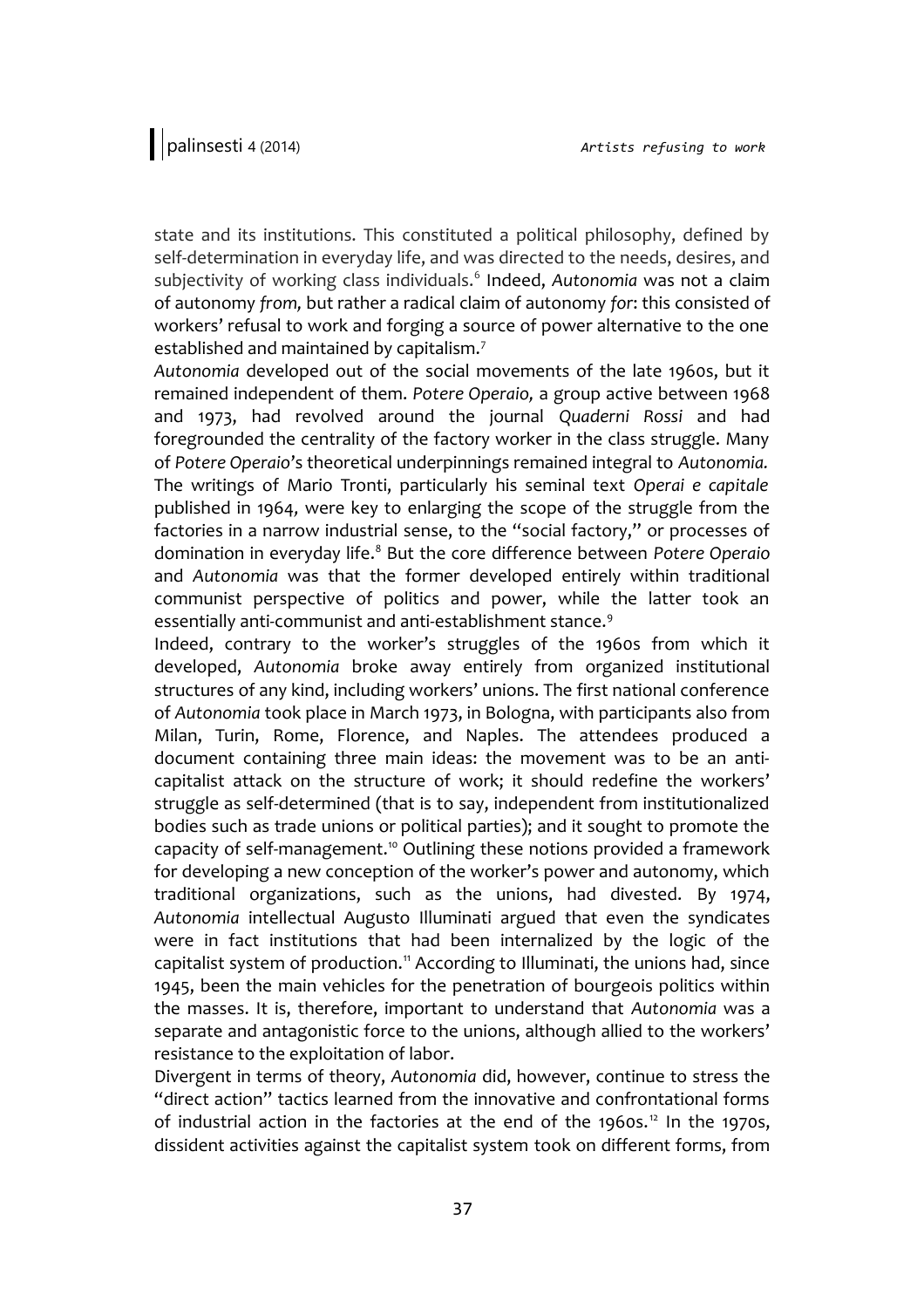the rejection of work to squatting or petty thievery. *Autonomia* members also advocated what came to be known as *autoriduzione* (auto-reduction), the refusal to pay transport fares or rent. Many of these practices were nonviolent and completely distinct from the active "armed struggle" of militant groups, such as the Red Brigades. An important difference from the 1960s movements is *Autonomia*'s emphasis on community-formation outside of extant institutional structures. This, more than its dissident tactics, runs parallel to the contemporaneous artist networks formed on the margins of the art establishment.

Throughout the 1970s*, Autonomia* theorist Antonio Negri reformulated the relationship between workers and capitalist development in ways that are instructive for understanding the art of the same period. In essays like "Worker's Party Against Work" (1973), and "Towards a Critique of the Material Constitution" (1977), he develops two significant concepts: "refusal to work" and "self-valorization." The first indicates the workers' rejection of wage labor in order to terminate their dependence on the capitalist system and its ability to define them. According to the orthodox Marxian notion of the proletarian left, workers must sell their labor for far less than its actual worth, thus reducing the worker to a subservient subject. Instead, Negri proposed that workers take back their labor capacity so that *haute-bourgeoisie* could no longer make a profit by passively owning labor. Refusal to work within the system meant that the worker would not submit his labor to capitalist modes of exploitation. Negri preached refusal to work and the immediate appropriation of productive wealth by the expropriated.

The second concept, self-valorization, calls for defining one's subjectivity in one's own terms as a corrective to exploitation in the factory. Recognizing their innate ability to conceptualize, produce, and organize their own forms of struggle, Negri called on the masses to reject the values imposed upon them by capitalist commandment.<sup>13</sup> By refusing capitalist mediations of productive and reproductive relations, workers could engage in liberated labor, which would lead to a process of self-emancipation.<sup>14</sup> This self-emancipation, at least as Negri viewed it, was at its roots a process of self-expression and a means of seizing agency over the formation of one's identity. Thus, Negri advocated a conscious embrace of a self-determined position, circumventing traditional modes of political representation. Taken together, refusal to work and selfvalorization formed a complete renunciation of the capitalist systems of worth and in their place, conjured a new subjective identity.

The parallels between *Autonomia*'s radical espousal of autonomous forms of living and the aesthetic practices of artists like La Pietra, Nannucci, and Summa are striking. While there is no evidence of a direct influence, Negri's formulation of proletarian agency is useful in framing these artists' practice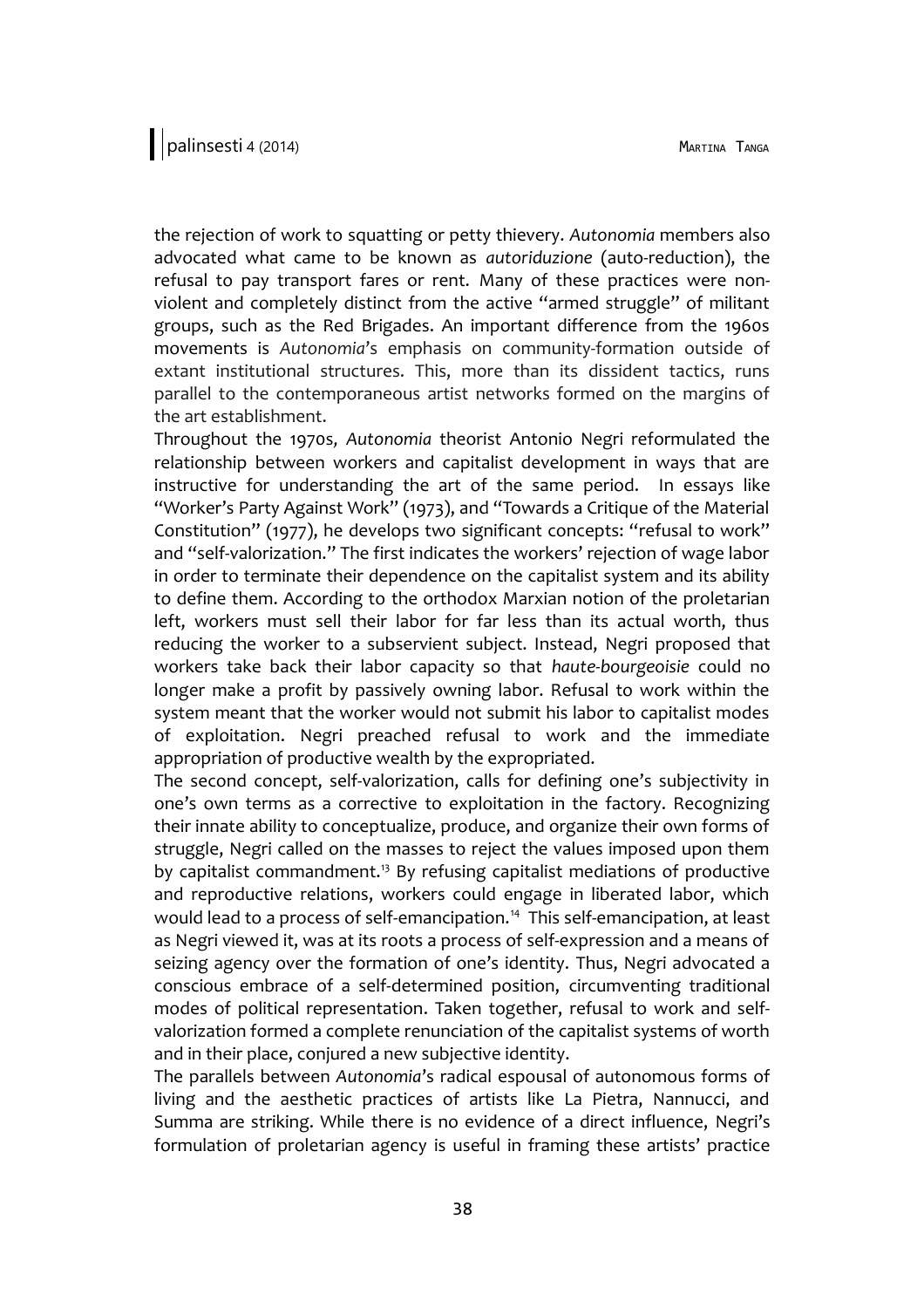within this precise historical-political moment. First, these artists refused to work inside institutional establishments or within the art gallery economy. Instead, they formed loose associations and subversive autonomous networks. Second, their interest in audience participation can be connected to the concept of self-valorization. Many of their projects aimed to give audiences the creative tools to express themselves. This involvement drew participants into a process whereby their self-expression was inextricably tied to self-definition and identity formation.

Directly embracing the notion of refusing to work, La Pietra (b. 1938), Summa (b. 1938), and Nannucci (b. 1939) – and other artists – shed traditional labels and began using the label *operatori culturali* (Cultural Operators) to describe their aesthetic work outside the studio and in the broader social and cultural sphere. La Pietra, for example, described himself as an *operatore estetico* (Aesthetic Operator) already in 1971.<sup>15</sup> Especially in the post-1968 period in Italy, artists no longer wanted to consider themselves as an elite caste. Instead, they aligned themselves with the working class, whom they sought to serve in a bid for legitimacy. The critic and curator Enrico Crispolti, a promoter and facilitator within these circles, formalized the term Cultural Operator in his book *Arti visive e partecipazione sociali*, published in 1977, to define the work artists were doing within the city and involving local communities. Crispolti felt that the designation "artist" was limited to traditional preconceptions of aesthetic practice tied to specific mediums like painting and sculpture. Unfettered by conventional medium denomination, the Cultural Operator's new role was to go beyond objects and think about the work of art as action.<sup>16</sup> He outlined how using the term Cultural Operator extended the sphere of "work" to embrace culture more generally, including areas such as education and public life. This move mirrored the politicization of everyday life that was occurring at this time.

Even further from the traditional conception of the "artist," the Cultural Operator, according to Crispolti, engaged in a dialectical practice. Whereas the artist might be seen to unilaterally transfer his specific ideas or vision to viewers, the Cultural Operator instead worked together with the public by soliciting varying modes of active participation. The latter, therefore, formed a dialogue with the audience that was itself the basis of the artwork. Crispolti argued that the Cultural Operator aimed to increase public awareness and empowerment, thus activating their political consciousness.<sup>17</sup> This extended the Cultural Operator's work to new spaces, which Crispolti termed the "social territory."<sup>18</sup> This sphere included all aspects of the social fabric, going beyond topographical definition, to include neighborhoods, schools, and factories.

By working outside the art establishment, these Cultural Operators found common ground in their intent to work directly in the social environment.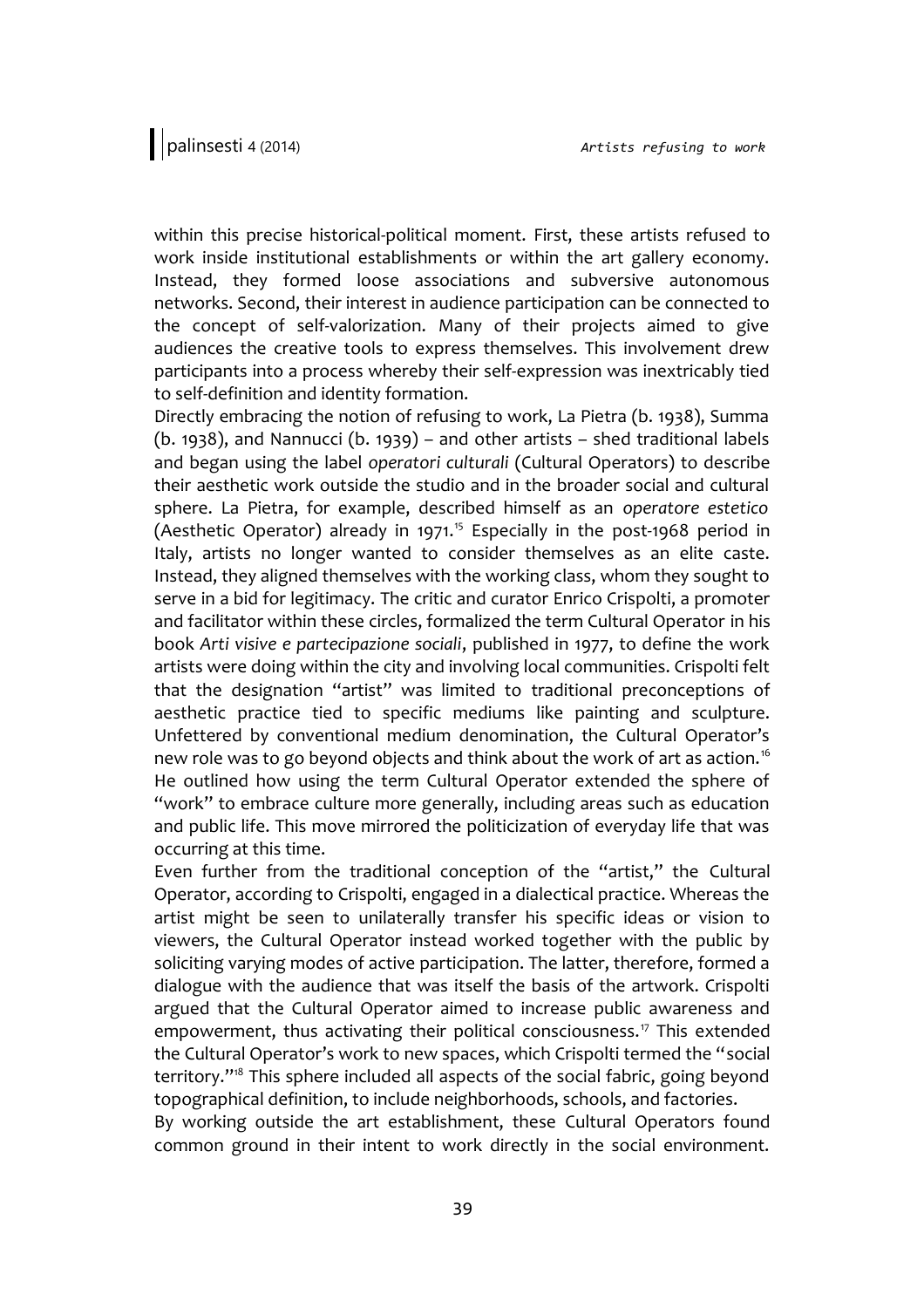Connections between the creative individuals were slack but existent. Instances that brought them together were temporary and provisional, reflecting the flexible nature of the bonds between them. Such diffuse associations proliferated across disciplines to include art, architecture, and design, extending outwards to form a web of interconnections whose distinct demarcations are impossible to define. Yet, they were all held together within the broader counter-cultural sphere. Part of the same generation, La Pietra, Nannucci, and Summa all knew each other and at times collaborated in exhibitions or projects, while maintaining a distinctive practice and living in a different local community (La Pietra was based in Milan, Nannucci in Florence, and Summa in Pescara). Maturing as artists during the 1970s, each sought to redefine his creative production through radical participatory interventions outside traditional art spaces that can be correlated to the central theories of *Autonomia*.

Trained as an architect, La Pietra's conceptual aesthetic practice investigated the experience of everyday life in the urban environment. Often unsanctioned and sometimes illegally, he worked in Milan's city center as well as on its geographic and class margins. During the 1970s, his most important direct action in the urban space was *La conquista dello spazio* (The Conquest of Space) [**[fig. 1](http://www.palinsesti.net/index.php/Palinsesti/article/downloadSuppFile/57/224)**], carried out in Milan's Piazza Sempione in 1971. La Pietra painted white lines across the square – at times superimposing the traditional zebra crossing markings – and re-arranged urban stakes and chains in order to enclose the central area in front of the Triumphal Arch. Here*,* La Pietra unsettled normal patterns of circulation by arresting movement in the piazza. He disrupted the laws of motion dominating the space, hindering transit. The new markings – converging into a central point at the center of the square – seem to offer pedestrians a streamlined way of traversing the space. At the same time, the stakes and chains circumscribe the zone, delineating it as separate from ordinary urban spaces of circulation.

*La conquista* was a multi-stage project, consisting of photographic documentation of the urban intervention as well as schematic drawings of the piazza that together emphasized an alternative experience of the urban space. In a text written to accompany the project documentation, La Pietra writes that he wanted to recover the sectioned zone of the piazza for alternative and creative experiences.<sup>19</sup> He was critical of how the municipal administration had handled Milan's urban transformations; the interests of industrialists, corrupt governmental officials, and bureaucrats, rather than the citizens, directed the city's chaotic growth.<sup>20</sup> The site of a Napoleonic-era Arch of Peace, the Piazza Sempione by the 1970s had become a traffic circle dominated by the unnatural pace of automobiles at its margins.<sup>21</sup> The piazza's construction was part of a  $19<sup>th</sup>$  century program of urban modernization,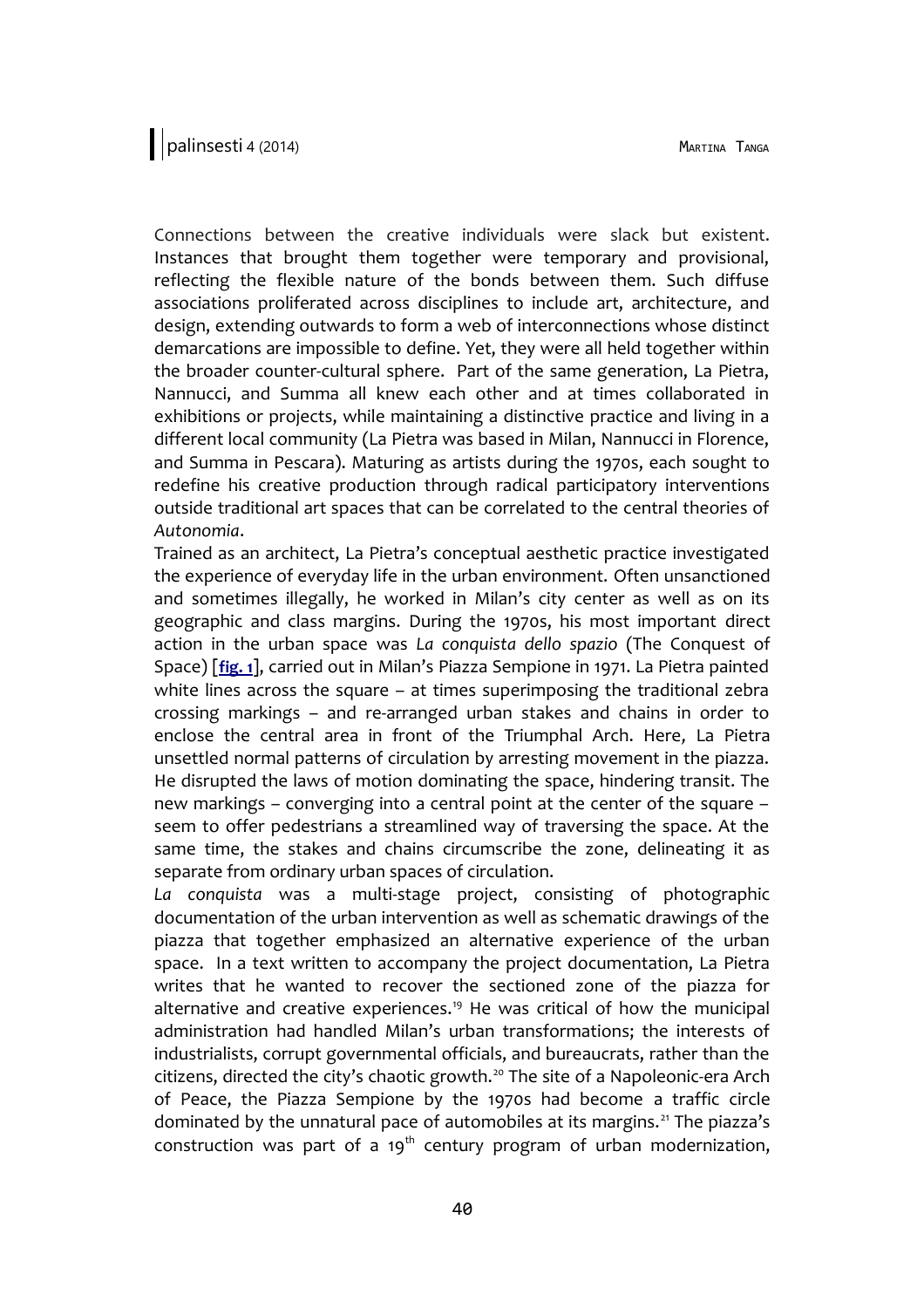similar to the Haussmanization of Paris.<sup>22</sup> The plan to beautify Milan emphasized *topoi*, or monuments, creating idyllic vistas of the city.<sup>23</sup> Commenting on landmarks such as the Porta Sempione and its piazza, La Pietra wrote, "monumental architecture expresses itself through the definition of a 'specification', which is only a return to dictatorial expressions".<sup>24</sup> Indeed, he saw these conspicuous displays of military and monarchic power as antiquated symbols of authority.

In Milan, as in many modern cities, the rapid and disjointed process of urbanization alienated many of its inhabitants. La Pietra's *La conquista* attempted to reverse this process, re-conquering the sense of place, as in the work's title. La Pietra's clandestinely inserted stakes and chains indicate a conscious "re-appropriation" of space. Unlike the functional cordoning off of a particular area for road works, *La conquista* suggests that this space, isolated from conventional traffic, should be considered apart, a place for creativity rather than passage.<sup>25</sup> This was a subversive idea, especially as police tended to regard loitering with suspicion.<sup>26</sup> La Pietra invited inhabitants to pause and give themselves space outside of their daily routine.

*La conquista* interacted with the urban environment by disrupting pre-existing structures and relationships. La Pietra developed a theory he called *Il Sistema disequilibrante* (The Unbalancing System) that underpinned this work and most of his urban undertakings during the 1970s.<sup>27</sup> The Unbalancing System consisted of what he termed "a provocative design practice that aimed to reveal certain contradictions of the urban space".<sup>28</sup> La Pietra indicated that the Unbalancing System was a critique of the standardized city, where the creativity of man neither had the possibility of recovery nor the hope of modifying the organization of culture.<sup>29</sup> He claimed that the "bureaucratic" society had taken exclusive possession of space, and that urban planning was the primary means for this acquisition.<sup>30</sup>

In a 1972 essay entitled "La logica del potere" (The logic of power), published in the journal *IN: argomenti e immagini di design,* La Pietra disclosed the details of the mechanism of what he felt was the current state of a repressive society. $31$  Specifically, he implicated politicians and all the governmental bodies that executed the state's power. More generally, he defined power as the ability to influence the will and actions of individuals. Discipline, according to La Pietra, is rigorous obedience to the norms governing life in schools, work, the military, religious life, and any other hierarchical structure, extending even to the organization of everyday life. But these governing institutions were failing to provide basic welfare structures. La Pietra saw that there was a discrepancy between the people's real needs and the powers of the decisional structures. His aesthetic practice aimed to both cause a disruption to these regulated norms and to reveal the reality of the lived environment.<sup>32</sup> His work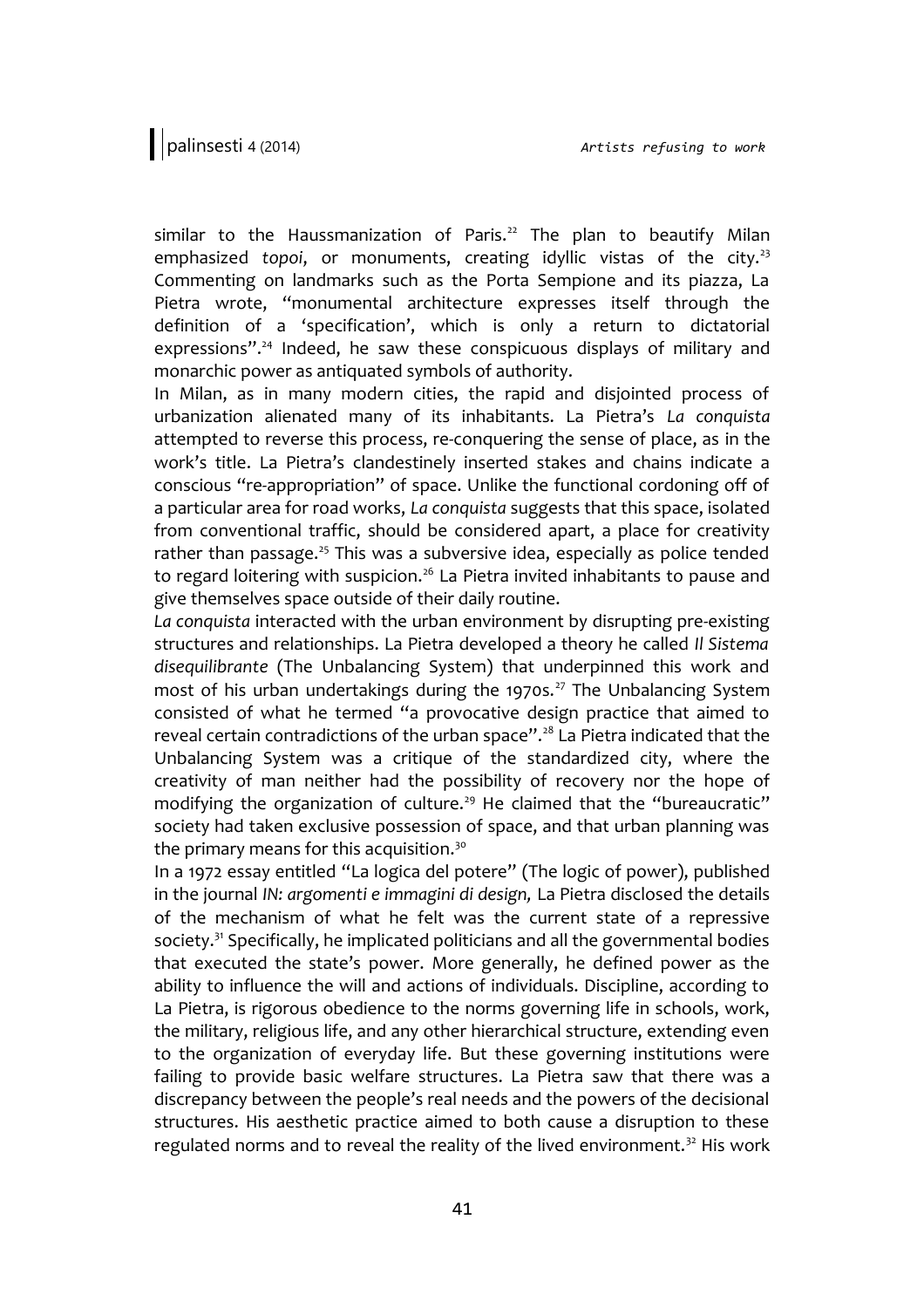functioned to make citizens more aware of their living spaces and empower them to take responsibility for their city.

Situating himself in a position of exteriority was precarious for La Pietra. He has admitted that this antagonism could have potentially been reabsorbed and exploited by the *gruppi dominanti* (dominant groups), also sometimes referred to as *il sistema* (the system). But the Unbalancing System offered an alternative theoretical tool for analysis and subversion external to the system's logic.<sup>33</sup> Drawing on strategies of agitation, La Pietra explains,

Political groups perform unbalancing actions in terms of the political, economic order. One must, therefore, select strategies that can lead towards the awareness of a phenomenon of uneasiness with respect to behavior and form.<sup>34</sup>

Thus, he embraced aesthetic operations that could decode, provoke, and break codified spatial organizations.<sup>35</sup> Undeniably, he positioned his work as parallel to political activism. But his methods were subtler than the temporary gridlock that street demonstrations provoked. Whereas violent outcry often arrested the gears of societal clockwork, La Pietra equipped his audience with the tools to keep them moving. With a work like *La conquista,* La Pietra offered the Milanese the possibility of questioning the piazza's spatial configuration and the opportunity to inhabit it without restriction. Thus, La Pietra's Unbalancing System opened up for the participants a path towards refusing to conform, which echoed Negri's concept of refusing to work, both within established spatial organization and the capitalist system.

Franco Summa's aesthetic interventions also aimed to cause a disruption within their urban environment. Like La Pietra, Summa used the imaginative to subvert the power relations within the urban space. The possibility for individual creativity seemed anachronistic in the modern city, but both artists equated it with the ability to think and behave freely. Modernizing forces had altered the social fabric of the postwar Italian city, turning everyday life into a series of monotonous activities. Whereas urban inhabitants had once been part of a lively community, they now seemed to have become indifferent to one other. In his essay from 1964, "Casa e la città" (Home and the City), Summa made clear that the modern city no longer expressed the positive *socialità,* or sociability, of a community. Instead, inhabitants had become impassive to their living environment.<sup>36</sup> What was at stake for Summa, and the core of all of his projects during the 1970s, was this disappearance of the social from city life. His aesthetic practice sought to reverse this condition by bringing urban inhabitants an awareness of their lived environment. Working with a diverse array of mediums and techniques, ranging from participatory projects to brightly colored painterly interventions on city buildings, Summa sought to re-activate citizens within their lived surroundings.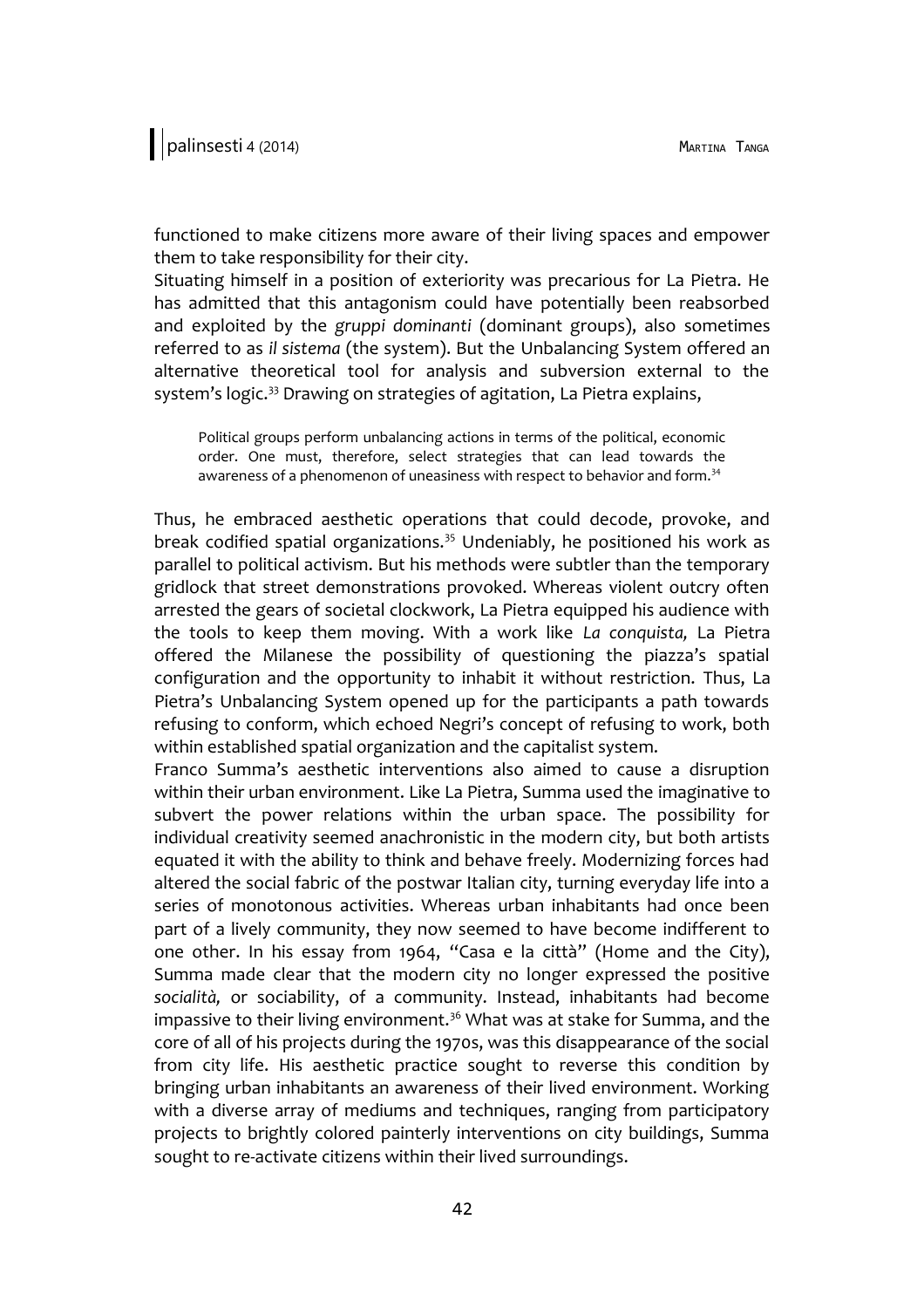Civic participation was an important component of Summa's urban projects. The street, in its openness, was a place where inhabitants could voice their opinions publicly. Summa made this paramount in his 1974 project entitled *NO*, where he reversed the audience's normal role as spectators and placed them at the center of the creative process [**[fig. 2](http://www.palinsesti.net/index.php/Palinsesti/article/downloadSuppFile/57/226)**]*.* In Pescara's city center, he set on the ground a large canvas, measuring roughly 13 by 13 square feet, and handed out spray cans of different colors, inviting passersby to spray paint the word "no" onto the white sheet. Scattered and often overlapping brightly colored letters steadily built up the surface of this unusual painting until it formed a fabric of many "no" created by ordinary participants.

Aesthetic and political participation came together in this work as audiences were already roused by the current debate over the upcoming referendum on divorce. Voters needed to decide whether they wanted to repeal a government law passed three years earlier allowing divorce for the first time in Italian history. Those in favor wanted to reinstate legislation prohibiting divorce while those voting "no" wanted to retain the law and their hardfought rights. At the time, this was a highly contentious issue as influential Catholic fundamentalists wanted to abolish the law in the name of God. The referendum was defeated by a margin of nearly 20 percent with an exceptionally high voter turnout at 87,7 percent. $37$ 

The artwork *NO*, perhaps inadvertently, encapsulated an important aspect of the Italian populace at this time. According to historian Piero Ignazi, the divorce referendum represented a turning point in Italian political history.<sup>38</sup> It revealed a secularized society as well as a national detachment from the directives of authority. The dominant political party, the Democrazia Cristiana (Christian Democrats or D.C.), aligned itself with the Catholic front and attempted to revive the image of a country dominated by its clergy, which was far from reality. Meanwhile, the opposing Partito Comunista Italiano (Communist Party or P.C.I.) mounted a campaign for the defense of the law and managed to attract support even in traditionally conservative constituencies. The losses on the anti-divorce front were due primarily to members of the electorate who did not follow the directives of the D.C. Ignazi has argued that the referendum changed the relationship between parties and voters because, for the first time since 1946, the vote was not directly linked to party symbols.<sup>39</sup> Importantly, the direct relationship between citizens and voting "freed" the electors from predetermined choices, such as voting because one identifies with party politics.<sup>40</sup> More individuals than ever were embracing an autonomous position vis-à-vis political party institutions, as *Autonomia*'s dissident theories permeated into Italy's growing counterculture.

Summa used this situation – the capacity to oppose prescriptive legislation –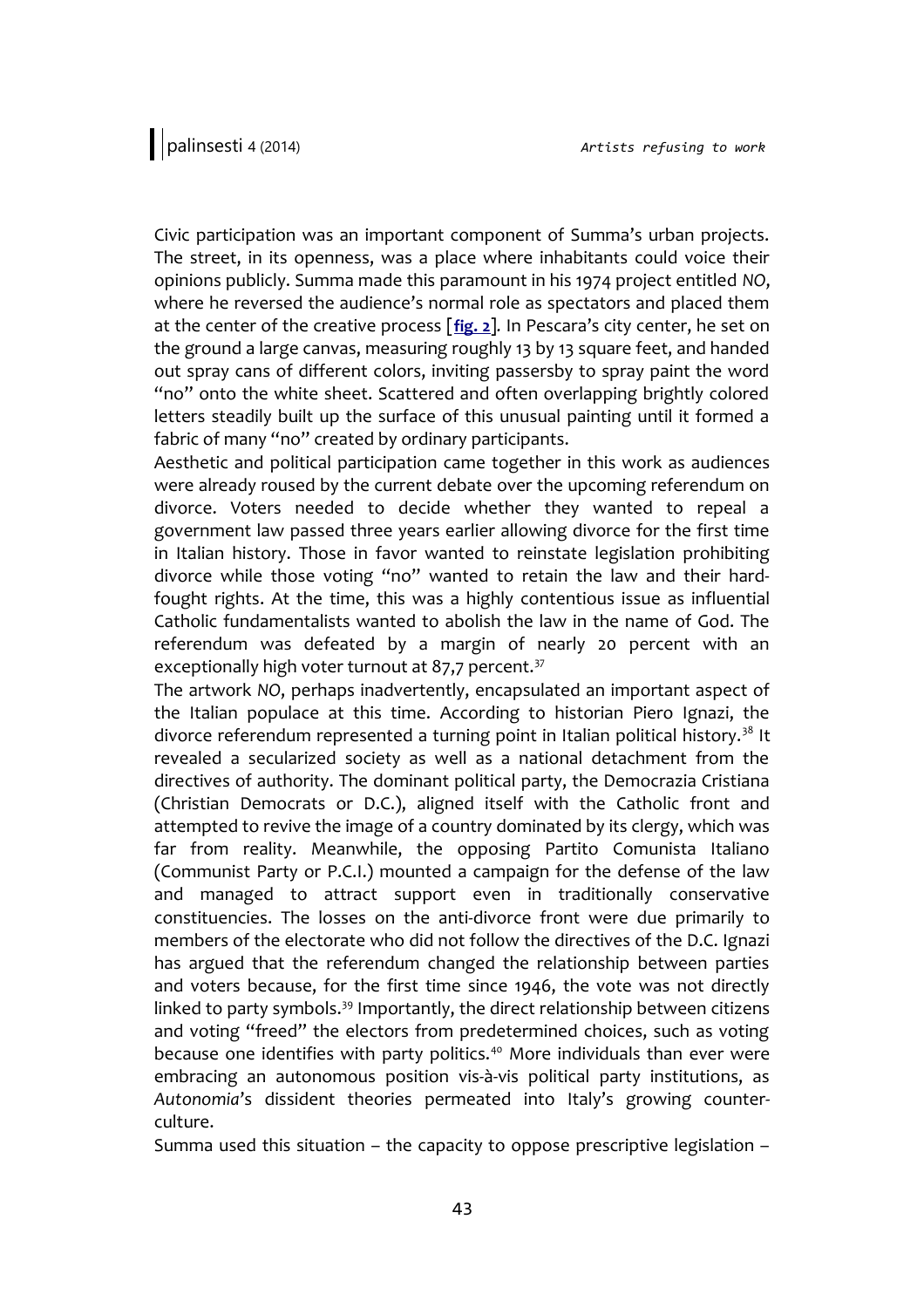to heighten levels of critical awareness in the general population. <sup>41</sup> The stratification of each individual's gesture – each "no" – exemplified the possibility and necessity of coming together, while still retaining a singular distinctiveness through chromatic differentiation. While the individuals who participated in the piece could be seen to have wanted to uphold the divorce law - because they all participated with "no" - there were plenty of spectators not in favor. Summa recounted that there was palpable tension in the piazza.<sup>42</sup> At one point, he remembers that someone told him that a fascist-sympathizer  $-$  also against divorce – went home to get his pistol.<sup>43</sup> Nevertheless, Summa was not deterred and continued with his event in favor of free speech. Placing this notion of freedom at the center of the work, Summa handed out

to spectators an excerpt from the Italian philosopher Dino Formaggio's *L'Arte,* published in 1973, printed on a mimeograph. Formaggio's text solidified the idea that the ability to express the negative, to assert oneself, is the capacity to be free. The crux of the piece stated:

Studies in child psychology have shown the value of "no". Present from the earliest manifestations, it is an objective affirmation of himself and his own freedom. The spirit, the revolution, and art are born from the power of negation and nullification, from nothing to action.<sup>44</sup>

This text was a way of universalizing the issue, away from the specifics regarding the referendum over the divorce law, toward freedom of expression itself, and the right of citizens to voice their opinions.

Summa's work pivoted on the transformational potential of art in the public space, its ability to change inhabitants' behaviors. His brilliant chromatic language stood in stark contrast to the monochromatic urban landscape, instigating an emotional response in the city's inhabitants and making them more aware of their lived environment. Summa described the painting resulting from this event as a historical picture where the participatory event is not depicted, but instead results from the traces left by those who directly witnessed it.<sup>45</sup> He asserted that it is a painting, not just a material outcome of the actions.<sup>46</sup> At the same time, each "no" can also be read as a unique ballot vote, a verification of opinion, and a certification of choice. Ultimately, his work manifests the ideal that all citizens have a right to participate and determine the conditions of their environment.

Such notions of individuality and public identity were integral to the counterculture milieu of the 1970s, and can be read as corollaries to *Autonomia*'s political theories. Acts of audience participation in these aesthetic urban projects emphasized the existence of the public, giving them the tools to express themselves. Maurizio Nannucci, like Summa and La Pietra, produced art that sought a direct participatory relationship with audiences. Focusing on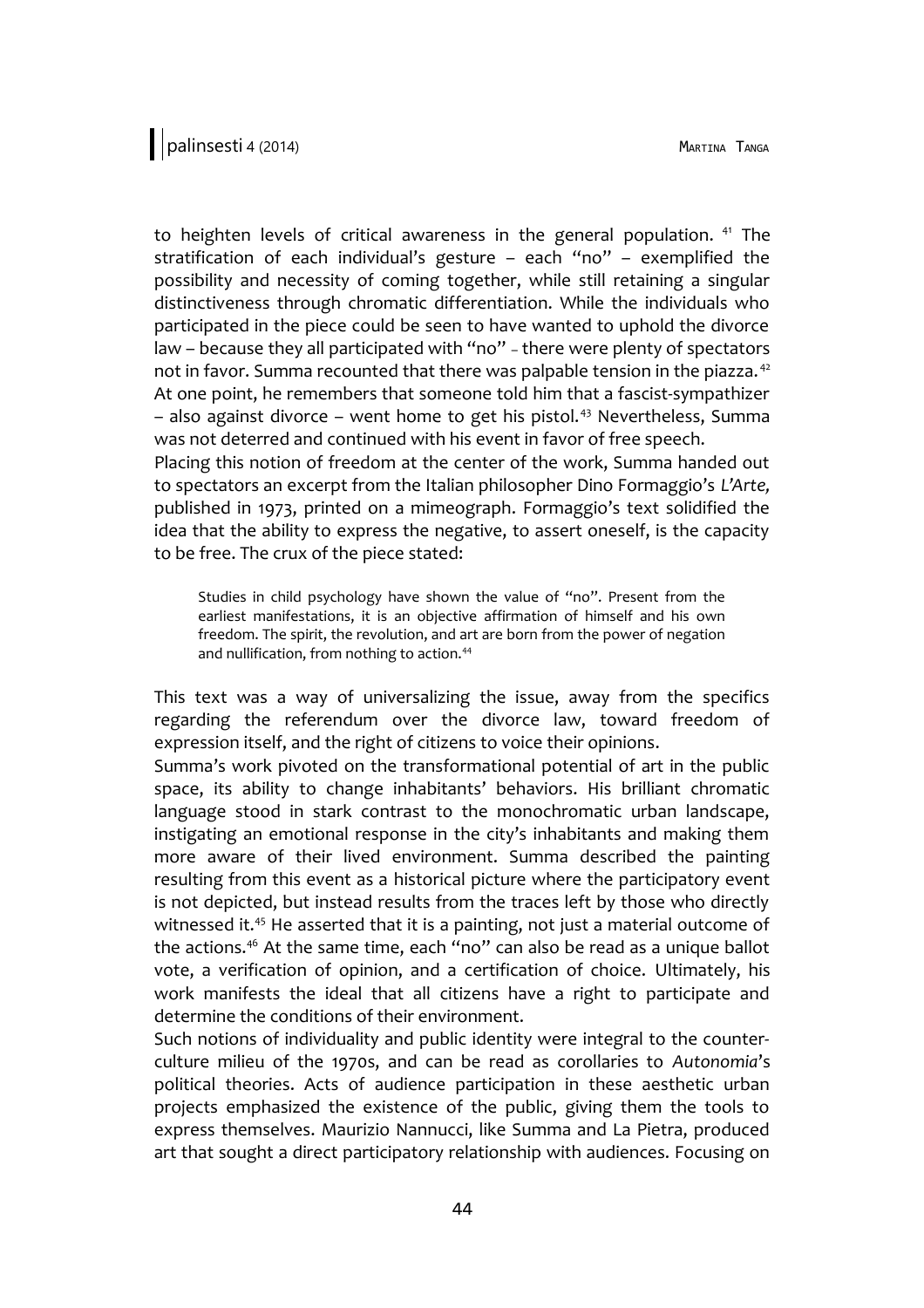language and modes of communication, he similarly located his practice outside the usual art establishment confines to dialogue directly with the public. Probing the relationship between art, language, and society, his resulting art interventions provided the material basis for analyzing modes of communication and transcription in the urban space.

The most important project Nannucci carried out in this decade was *Parole/mots/words/wörter*, from 1976, where he asked Florentine pedestrians to speak the first word that came to their minds [**[fig. 3](http://www.palinsesti.net/index.php/Palinsesti/article/downloadSuppFile/57/225)**]. Engaging openly with inhabitants, Nannucci captured the dialogue on tape and documented the exchanges in a dozen photographs. He transformed these unmediated words into a multi-media artwork. *Parole,* as a completed artwork, now exists as an installation showing the photographs taken of Nannucci's encounter with the public, alongside the uttered words in text format, in addition to the audio recording of each contributor's word.<sup>47</sup> Nannucci's part of the dialogue has been edited from the original track, leaving only a singular sequence of seemingly unrelated words that linger in the space created by the immersive environment.

Although we can only now experience *Parole* as an installation, its constitutive process was a linguistic event that manifested the original, vital human faculty of self-expression.<sup>48</sup> It consisted of the random stream of consciousness of the general population; a novel yet highly expressive medium for artistic production. Each individual's contribution became a distinct component of the final work. Through this process of dialogue, a mass of distinct voices and terms were brought into a dissonant unity. Nannucci has commented,

the person's identity, with his/her individual thoughts and linguistic expression, is a powerful element in this process, wherein the individual, personal word, deriving from the Latin "personae," "to sound through," becomes superimposed by a collectively interwoven phonetic texture.<sup>49</sup>

*Parole* gave the public of Florence a platform to speak, and the resulting art piece sounds like a lexicon for that moment in time. Vernacular expressions, plucked from the continuum of everyday life, become a register of individuality.

Working with words inevitably means working with meanings. The individual terms in *Parole* are coded messages in a complex semantic field.<sup>50</sup> Each word is caught in a linguistic lattice energized through dialogue, sparked by Nannucci's introduction and question. These terms, while at first appearing random and superficial, cannot be thought of as independent from the individuals who spoke them. Many aspects contributed to the way they chose to respond to Nannucci's prompt, multiple determinants that range from their socio-cultural background to their mood at that particular moment. Linking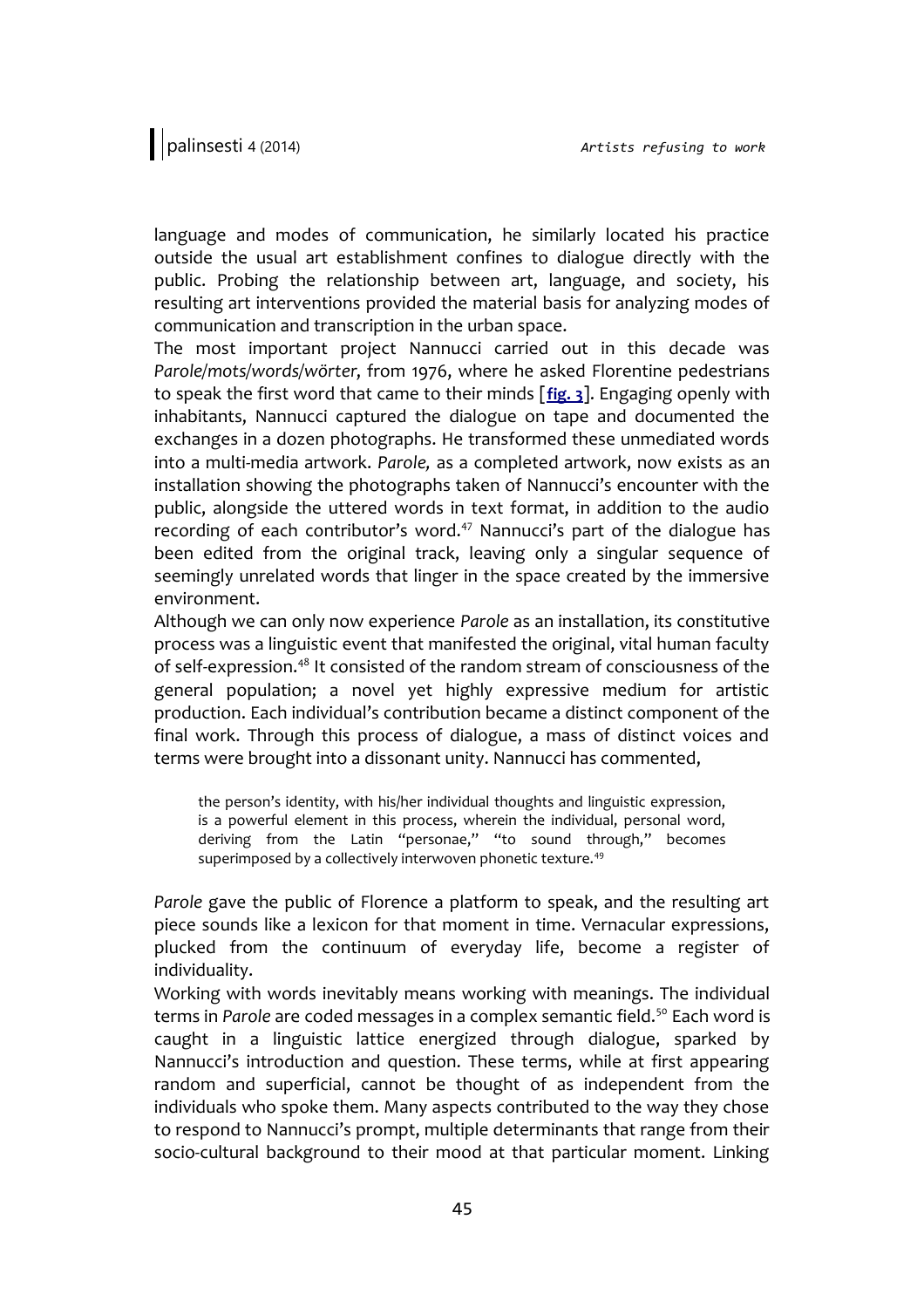each work with an individual, one cannot help but see that the particular words participants chose reveals some aspect, however small or trivial, of their identity.

Extracted from the actual dialogue that took place between Nannucci and each participant, the audio recording lists words sequentially, beginning with:

*Good-evening, ciao, violin, Florence, Rome, good-bye, home, book, press, city, death, soccer, love, love, tree, window, soccer, flower, America, Venice, money, soccer, home, oh, Modena, rugby, bed, chocolate, building, America, Columbus, Stefano, two, Maurizio, bread, wine, woman, she, home…*. 51

Divided by a comma, each word exists in its singularity. Apart, they point to seemingly unrelated places, names, emotions and objects; together, they are the existential components of everyday life. Love, home, tree: words that children learn to pronounce at a young age to describe the world around them. These rudimentary words are the expressive terms of being.

In total, there are 453 words listed in Nannucci's *Parole,* but without the repetitions the inventory is 364. This is a relatively small number compared to the words available in the Italian language. The De Mauro dictionary, the most comprehensive in the Italian language, lists about 250,000 official words. The words cited in *Parole* range from descriptors of place, such as *palazzo* (building) to animal names, such as *ippopotamo* (hippopotamus) and to food, such as *pane* (bread). Most of the words are commonly spoken terms. Their ordinariness is striking; yet, as a narrative, they paint a vivid picture of the materiality of everyday life.

It is not surprising to see that there are a certain number of expletives in Nannucci's recordings; such as *cazzo* (cock), *fica* (pussy), *fottere* (fuck), and *vaffanculo* (fuck-off) – perhaps the participants did not have patience with Nannucci's experiment or maybe they were trying to be subversive or scatologically humorous. A few individuals took Nannucci's inquiry as a game, and replied with well-known tongue twisters; for example, *disarcivescoviscontantinopolizzare,* which means to step down from the position of archbishop of Constantinople. This word is part of a longer sentence: *Se l'arcivescovo di Costantinopoli si dovesse disarcivescoviscontantinopolizzare, vi disarcivescoviscontantinopolizzereste voi per lui?* (This meaningless phrase translates as: if the Archbishop of Constantinople would step down, would you become the archbishop of Constantinople for him?). Replying to Nannucci's prompt with the single word *disarcivescoviscontantinopolizzare*, the participant demonstrates bravura in the ability to seamlessly pronounce a challenging word. But the word, and by extension the whole tongue twister, is semantically empty of content, negating the purpose of the dialogue in Nannucci's work. This participant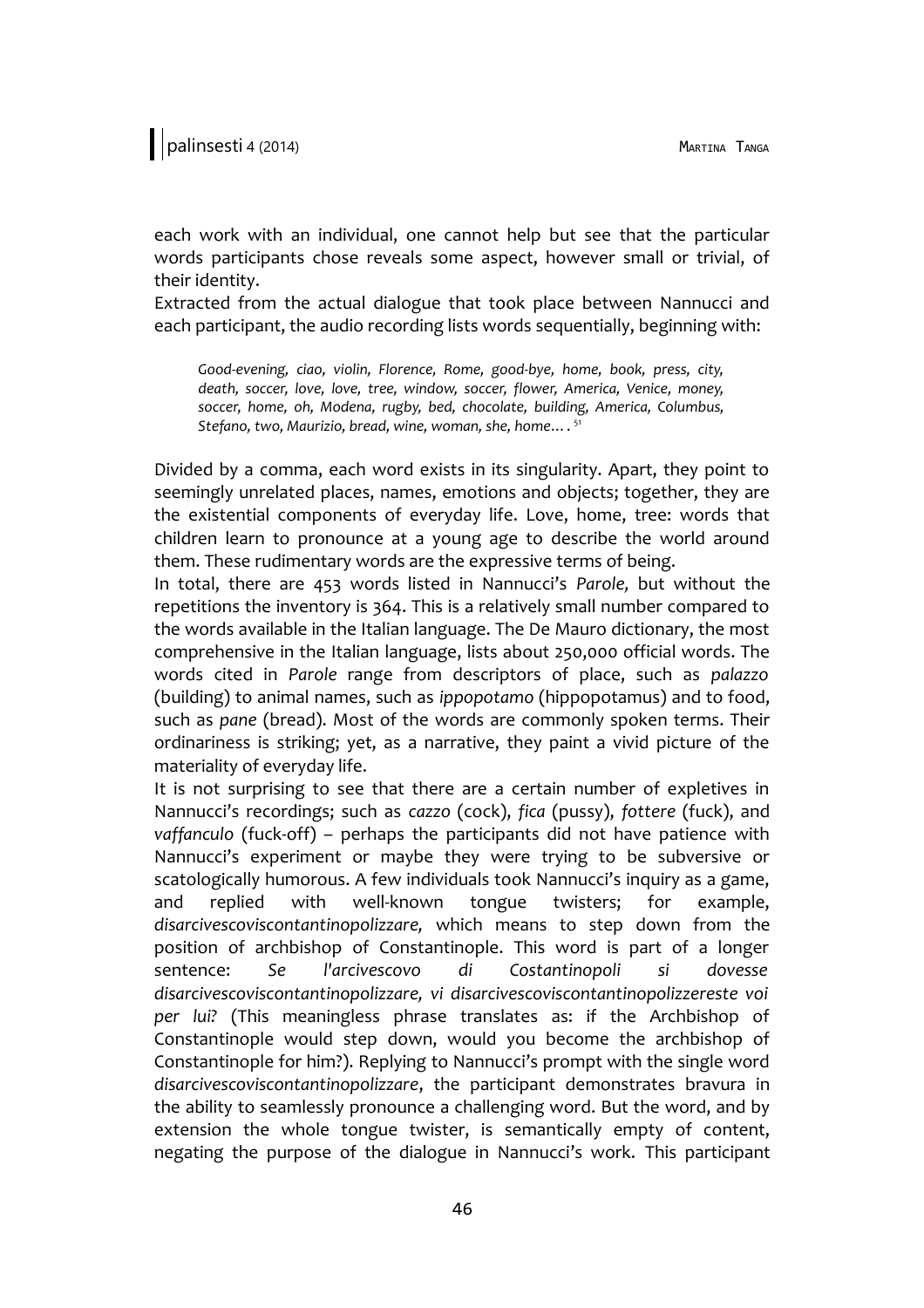refused to meaningfully connect with Nannucci, and spiritedly deflects the artist's gesture.

In addition to playful vernacular, there were numerous words that related to the political climate at the time. The word *comunismo* (communism) is stated four times, as well as *marxismo* (Marxism), *Gramsci* (Antonio Gramsci, the Italian Marxist philosopher), *partigiani* (partisans), and *socialista* (socialist) – all terms that are from the left. Words that might characterize the highly politicized moment include, *contestatore* (protester), *crisi* (crisis) and *tensione* (tension). Overall, the occurrence of these terms amounts to a substantial 5 percent of all the words comprising *Parole*. Their frequency demonstrates how present the social and political situation was in the thoughts and minds of the general public.

Nannucci placed rigid parameters on the execution and presentation of the work. He strictly limited the reply to one word and respected the order in which the interview took place when he came to assemble and edit the recording. With over 10 hours of actual recording that needed to be edited, Nannucci noted that some individuals did not immediately understand what was asked of them, and when they did, they often changed their minds and wanted to substitute their original word for another.<sup>52</sup> In the final edit, Nannucci selected the scrolling list as close as possible to the first spoken word, intervening as minimally as he could. $53$  The only impromptu decision Nannucci took during the event was when to end the experiment. This choice was to a certain extent arbitrary, as it could have lasted indefinitely. When, at one point, someone said the word *merda* (shit), Nannucci decided it was an apt time to end the inventory.<sup>54</sup>

The acts of creating both *Parole* and *NO* generated direct one-to-one dialogues with the public. In the democratic space of the street, Nannucci and Summa did not differentiate participants by class, gender, or race; anyone could take part. The openness of their invitation for participation rejected traditional preconceived groupings and highlighted the personal and the individual. In both works, each word can be thought of as an instance of self-expression and therefore an act of self-definition. Looking at their pieces through the lens of *Autonomia*, Nannucci and Summa drew implicit parallels between the audience's participation and the proletariat's self-valorization. According to Negri, self-valorization is the process of workers finding self-worth and definition outside of the system of capital in which they are benighted. Although not necessarily proletarian, the audience in Nannucci and Summa's works, unlike the self-selected group of people who visit galleries and museums, included all those who passed before them and thus formed a composite of anonymous inhabitants who generally play no role in the creation of art nor take on active modes of self-expression. Nannucci and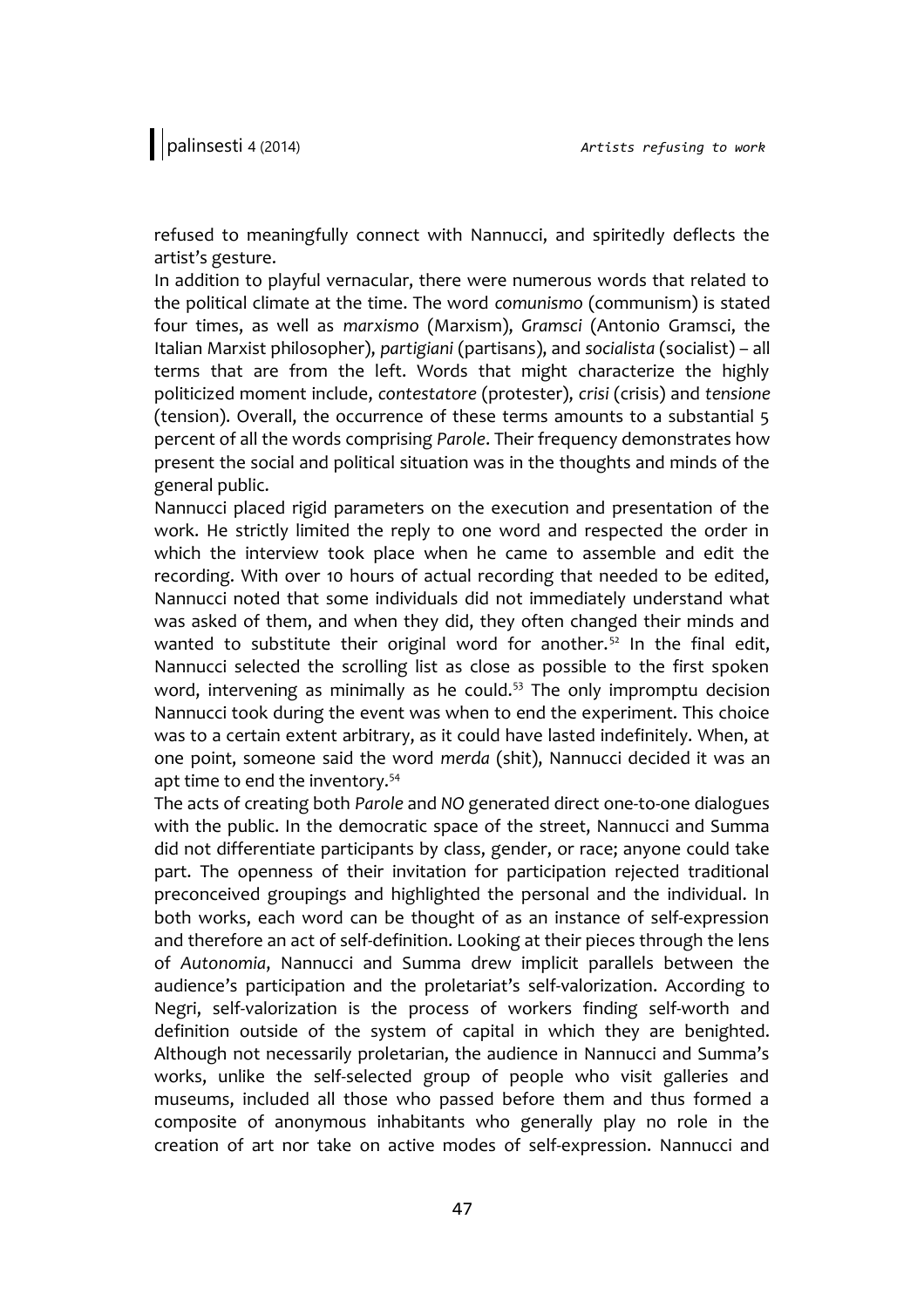Summa gave these ordinary citizens the opportunity to create uncommon value, to express themselves, and to have a hand in the generation of art. We can see a direct parallel between this self-valorization of the audience and that of the laborers as described by Negri.

*Autonomia*'s two key concepts, refusal to work and self-valorization, resonated in the greater sociopolitical climate in Italy in the 1970s, and they also serve to decode some of the more unique artistic production of the time. The spirit underlying their workerist polemics can be seen in the rise of the Cultural Operator, a new form of artist-activist working in the urban spaces of Italy's northern and central cities. In particular, La Pietra, Summa and Nannucci adopted an attitude similar to Negri's refusal to work, using it to reclaim their aesthetic autonomy. They rejected the commoditized art market's system of worth and instead located value in the socio-cultural sphere. From an external position, their work gained critical agency. These artists' aesthetic production also intersected with Negri's other central concept, self-valorization. Their focus became working with ordinary citizens, making them more aware of their everyday lived conditions through aesthetic experiences. By engaging the public in these participatory activities, these artists entered the masses into a creative process of self-expression and in turn, self-definition. Thus, their works instantiated self-valorization as art; by participating in the work initiated by the Cultural Operator, individuals discovered greater value in their own imaginative capabilities than through their identity as workers.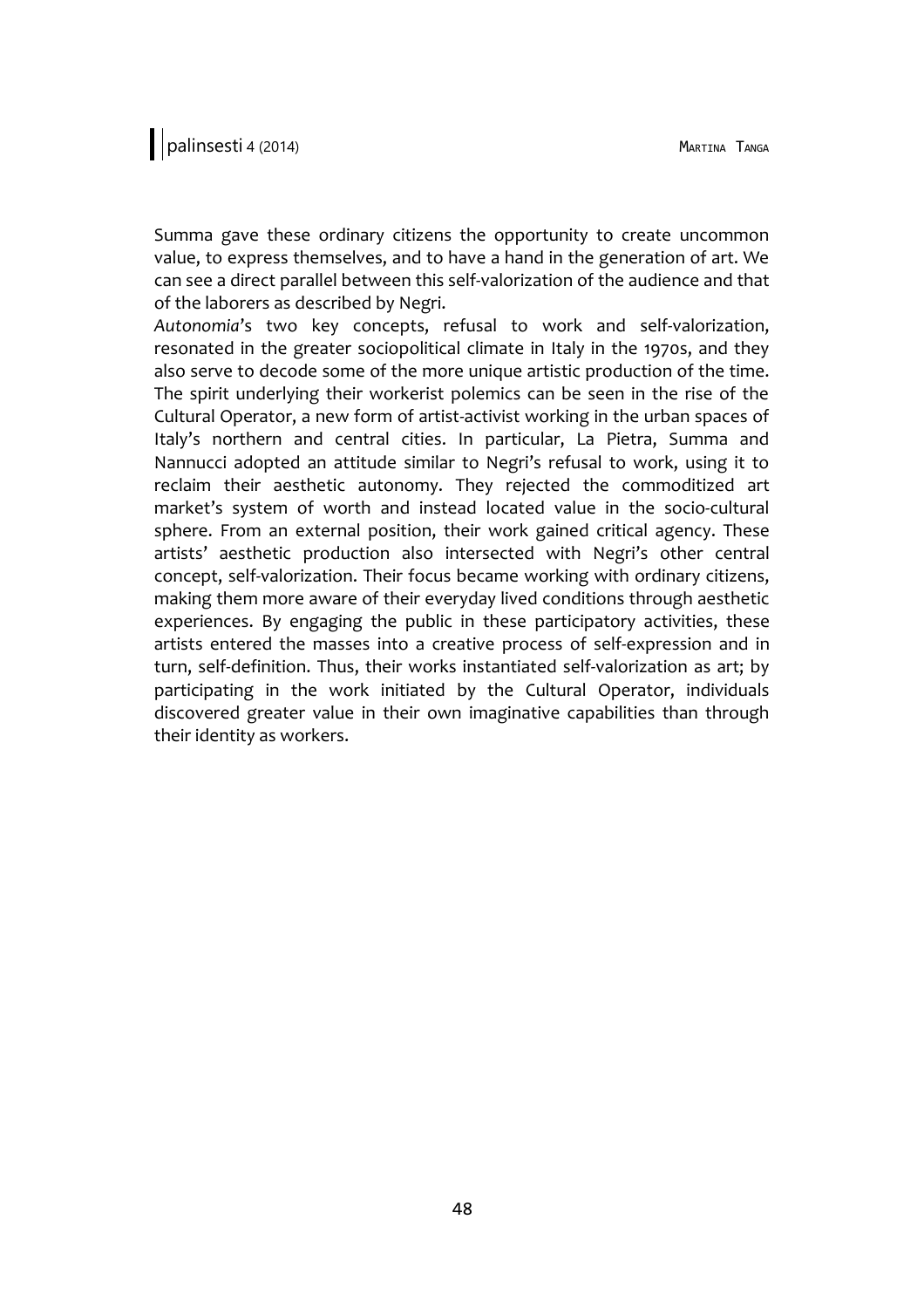## **PLATES**

1 Photograph of Ugo La Pietra, *La conquista dello spazio*, 1971. Piazza Sempione, Milan.

2 Photograph of Franco Summa, *No*, 1974, Pescara.

3 Photograph of Maurizio Nannucci, *Parole/mots/word/wöter*, 1976, Florence.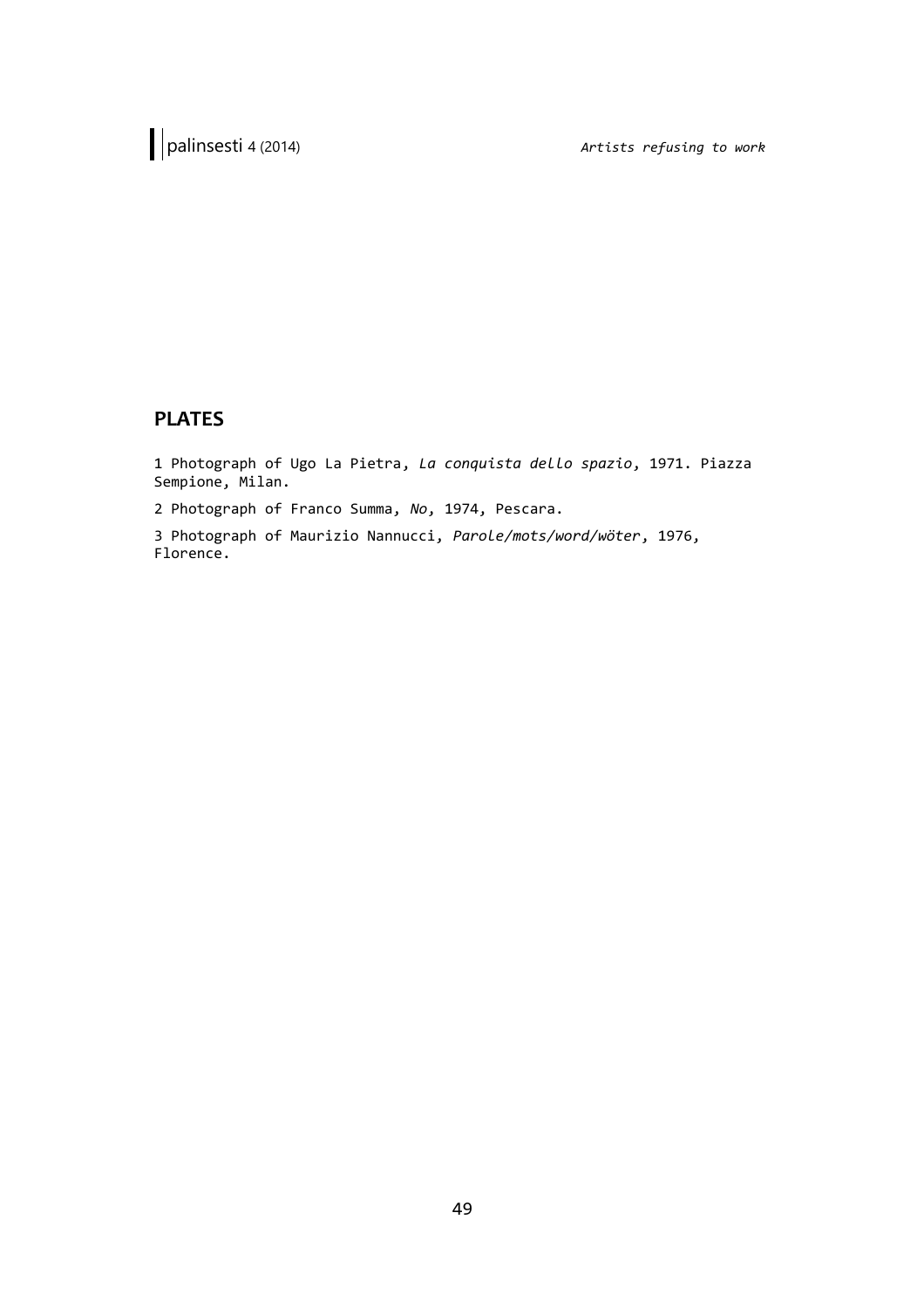The phrase *anni di piombo* is taken from the Italian title given to a German film *Die Bleierne Zeit* by Margareth Von Trotta's, which literally means "the leaden time". Though the film is specifically based on the events related to the Baader-Meinhof group (the Red Army Faction), it also broadly deals with the consequences of political violence and the motivations for it. See Alan O'Leary, "Film and the *Anni di Piombo:* Representations of Politically-Motivated Violence in Recent Italian Cinema", in Guido Bonsaver and Robert S. C. Gordon, *Culture, Censorship and the State in Twentieth-Century Italy* (London: Legenda, 2005), 169. However, it was not until the 1990s that the term entered public debate. It first appeared in print in the book by Indro Montanelli and Mario Cervi entitled *L'Italia degli anni di piombo 1965-1978* (Milano: Rizzoli, 1991).

1

- Ugo La Pietra, interview by author, Milan, Italy, June 20, 2012.
- 3 Sidney G Tarrow, *Democracy and Disorder: Protest and Politics in Italy, 1965-1975* (Oxford: Clarendon Press, 1989), 1.
- <sup>4</sup> Patrick Gun Cuninghame, *Autonomia A Movement of Refusal: Social Movements and Social Conflict in Italy in the 1970's* (PhD dissertation: Middlesex University, 2002), 2.
- 5 See Antonio Negri's essays "Crisis of the Planner-State: Communism and Revolutionary Organization" from 1971 and "Worker's Party Against Work" published in 1973 are both reprinted in Antonio Negri, *Books for Burning:* between civil war and democracy in 1970s (Italy. London: Verso, 2005).
- <sup>6</sup> Cuninghame, Patrick. "For an Analysis of Autonomia: an interview with Sergio Bologna", *Left History* 7, no. 2 (2000): 89.
- <sup>7</sup> Pier Vittorio Aureli, *The Project of Autonomy: Politics and Architecture Within and against Capitalism* (New York: Temple Hoyne Buell Center for the Study of American Architecture, 2008), 12.
- <sup>8</sup> Mario Tronti, *Operai e capitale* (Torino: G. Einaudi, 1966).
- <sup>9</sup> Pier Vittorio Aureli, *The Project of*

*Autonomy: Politics and Architecture Within and against Capitalism* (New York: Temple Hoyne Buell Center for the Study of American Architecture, 2008), 9.

- <sup>10</sup> Gianni Piazza, *Movimenti e sistema politico: il caso di Autonomia operaia* (PhD Dissertation: Universita degli studi di Catania, 1987), 201; reprinted in Phil Edwards, *More Work! Less Pay!: Rebellion and Repression in Italy, 1972-7* (Manchester, U.K.: Manchester University Press, 2009), 68. Original Italian: "a) la natura anticapitalistica e antiproduttivisitica, cioè di attacco della struttura del lavoro degli obiettivi che il movimento si pone. b) il terreno non legalitaristico, ma legato alla necessità di lotta che richiedono gli obiettivi che ci poniamo e condizionato solo alla coscienza del nostro rapporto di forza. c) sviluppo continuo della capacità di autogestione dello scontro, in tutti I suoi aspetti, condotto direttamente dalle stesse masse sfruttate".
- <sup>11</sup> Augusto Illuminati, *Lavoro e rivoluzione: produttivismo e lotte operaie dal 1945 al 1973* (Milano: G. Mazzotta, 1974).
- <sup>12</sup> Edwards, *More Work! Less Pay!,* 61.
- <sup>13</sup> Timothy Murphy "Introduction" in Antonio Negri, *Books for burning: between civil war and democracy in 1970s Italy* (London: Verso, 2005), x.
- <sup>14</sup> Antonio Negri, "Towards a Critique of the Material Constitution", in Antonio Negri, *Books for burning: between civil war and democracy in 1970s Italy* (London: Verso, 2005), 199.
- Ugo La Pietra, "Dal sistema disequilibrante: Strumenti e metodi per la riappropriazione e l'uso della struttura urbana", *IN: argomenti e immagini di design*, no. 5, 1972, 38-47.
- <sup>16</sup> Enrico Crispolti also published the book *Extra media: esperienze attuali di comunicazione estetica* in 1978 in which he reconceives the artistic use of medium to redefine a new working practice whereby the medium and media become contingent and circumstantial to the artistic intervention in order for it to be critically effective in the cultural and social context.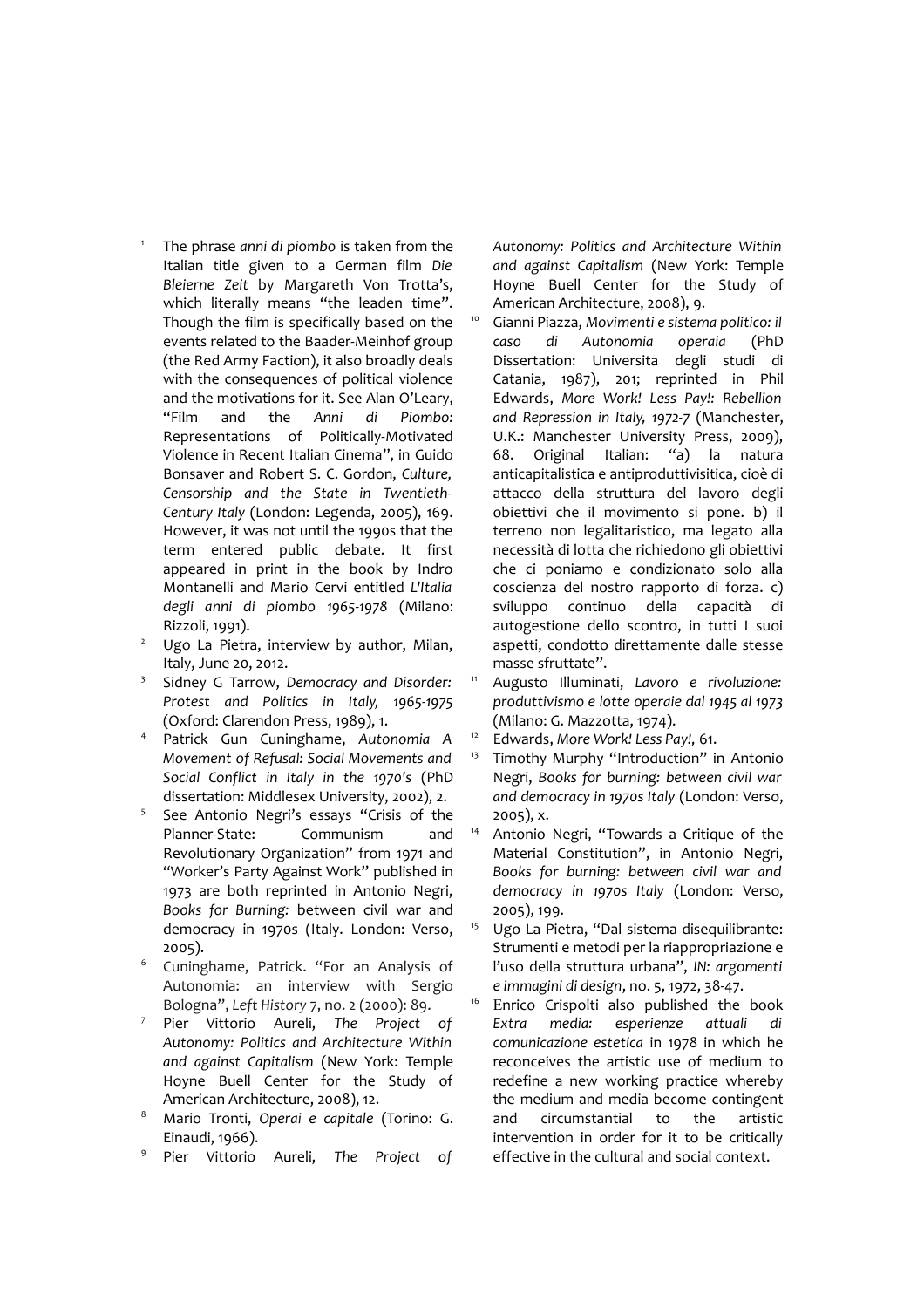<sup>17</sup> Enrico Crispolti, *Arti visive e partecipazione sociale*, (Bari: De Donato), 13.

- $18$  Ibid,  $18$ .
- <sup>19</sup> Ugo La Pietra, *Il sistema disequilibrante* (Turin: Galleria LP, 1971), p. n. n. Original Italian: "il progetto esprime la volontà di individuare attraverso gli elementi residui recuperabili all'interno della maglia organizzata della struttura urbana, spazi disponibili per le attività collettive".
- <sup>20</sup> Ugo La Pietra, *Abitare la città: ricerche, interventi, progetti nello spazio urbano dal 1962 al 1982* (Firenze: Alinea, 1983), 112. Original Italian: Per diversi mesi ho percorso in lungo e in largo la città di Milano rilevando "spazi disponibili" è un primo passo che qualsiasi amministrazione dovrebbe fare, qualsiasi amministrazione che ha interesse a usare e fare usare ogni risorsa dell'ambiente".
- <sup>21</sup> Guy Debord, "Situationist Position on Traffic" *International Situationiste*, December 1959, 36-37. Reprinted in Tom McDonough, *The Situationists and the City*, (London: Verso, 2009), 141. Debord states that the automobile is essentially the principal materialization of a notion of happiness that advanced capitalism tends to spread throughout the whole society. All urbanists make the mistake of considering the automobile as the essential means of transport.
- 22 "Arco della Pace" (Arch of Peace) was erected in 1807 by Luigi Cagnola and its historic significance was affirmed by Napoleon III and Victor Emmanuel II of Italy's triumphal entrance of on June 8, 1859 after winning the battle of Magenta.For a discussion on the  $19<sup>th</sup>$  century modernization of Italy's urban centers on par with Paris's *Améngagement de Paris 1853 – 1869* see Mario Fazio, *Il destino dei centri storici* (Firenze: La nuova Italia, 1977), 37-49.
- <sup>23</sup> Lucio Gambi and Maria Cristina Gozzoli *Milano* (Rome: Laterza, 1989), 239-44.
- <sup>24</sup> Ugo La Pietra, "Editoriale" *Progettare In Più: l'uso della città,* n. 2, 1973, 2.
- <sup>25</sup> La Pietra, *Ugo La Pietra: la sinestesia delle arti, 1960-2000* (Milano: Mazzotta, 2001), 62.

Original Italian: "Infatti parlare di sistema disequilibrante, a livello urbano, vuole dire attraverso l'invenzione di 'elementi segnale' (svincolati dal sistemi urbani), porre in luce le contraddizioni che esistono tra le necessità reali dei gruppi sociali e l'intervento delle strutture decisionali, garantendo inoltre la definizione di spazi in cui (attraverso il libero comportamento) ritrovare un abito decisionale autonomo. Luoghi che non riducano, ma accrescano la possibilità di scelta da parte degli individui, e ne favoriscano l'intervento diretto nel processo di configurazione ambientale".

- <sup>26</sup> Adrian Lyttleton, "Milan 1880-1922 : The city of industrial capitalism" in Gene A. Brucker, *People and Communities in the Western World* (Homewood, Ill: Dorsey Press, 1979), 259.
- <sup>27</sup> La Pietra's Unbalancing System was first propounded in two books: *Sistema disequilibrante* (Milan: Toselli, 1970) and *Sistema disequilibrante II* (Genoa: Masnata, 1971).
- <sup>28</sup> Ugo La Pietra, *Abitare la città*, 61.
- <sup>29</sup> Ugo La Pietra, "Il sistema disequilibrante: ipotesi progettuale per un superamento de "l'utopia" come evasione," *IN,* 1971, 24-30.
- <sup>30</sup> Ugo La Pietra "I GRADI DI LIBERTA' *Progettare In Più: l'uso della città,* no. 2, 1973, 46.
- <sup>31</sup> Ugo La Pietra, "La logica del potere" *IN: Argomenti e immagini di design*, no. 7, 1972, 56.
- <sup>32</sup> La Pietra, *Abitare la città,* 61.
- 33 Parisian Situationist International (SI) group greatly influenced La Pietra's theoretical grounding. At the end of the sixties many artists, gravitating towards the countercultural sphere in Milan, absorbed the theories of the SI. Having conceived a cultural strategy able to critique consumer capitalism, the SI became an almost mythical reference point for revolutionary art practices. La Pietra was especially drawn to the SI's critique of capitalist culture through subversive strategies such as psychogeography *–* the study of specific effects of the geographical environment on